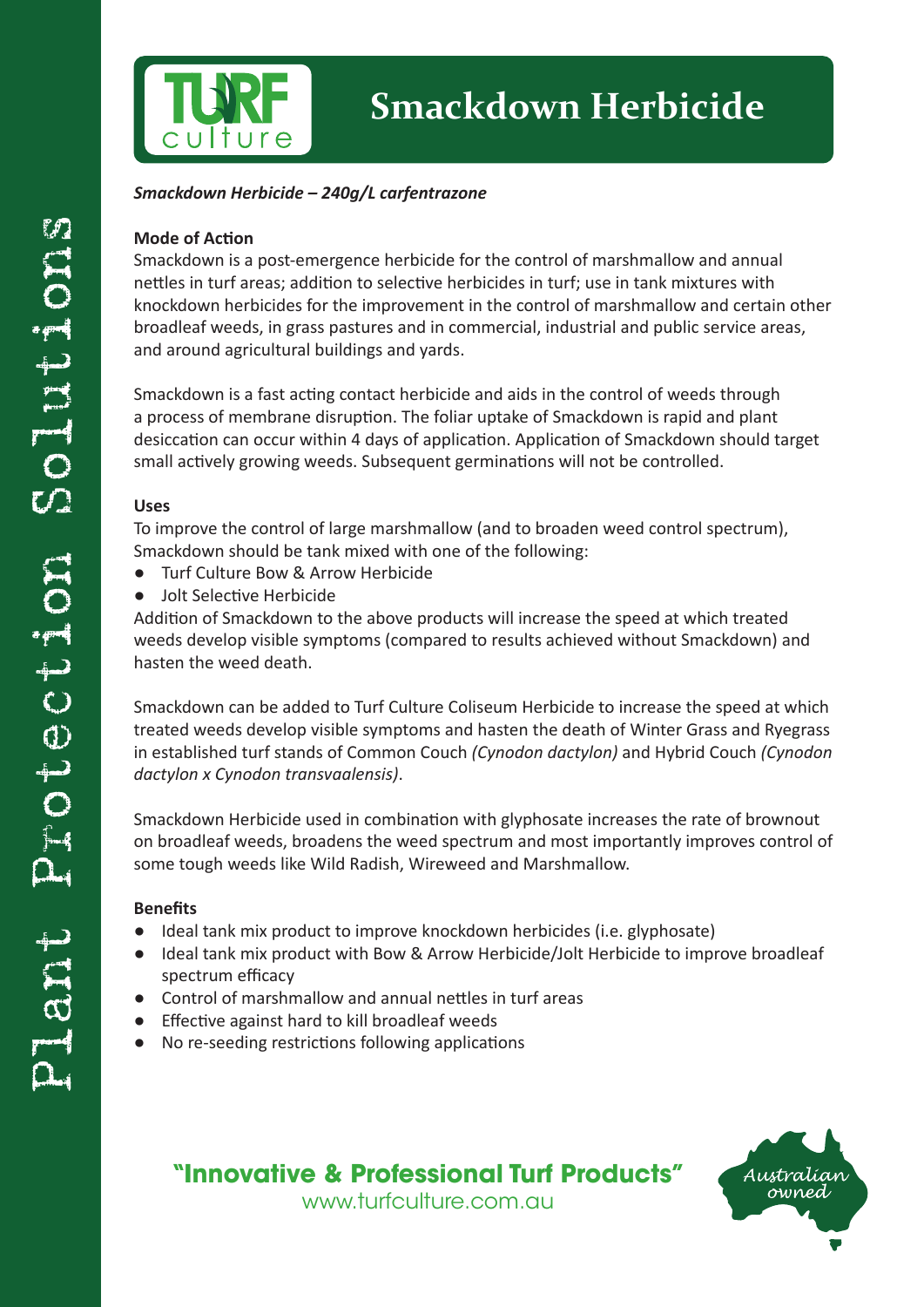

#### **DIRECTIONS FOR USE**

#### **RESTRAINTS**

DO NOT use on golf greens or bowling greens. DO NOT tank mix with any type of fertiliser.

| <b>SITUATION</b>                                                                      | <b>WEEDS</b><br><b>CONTROLLED</b>                                                                                                                                                                                                                                                                                                                                                                                                                                                                                                                                                                                | <b>TIME OF</b><br><b>APPLICATION</b>                                                                           | <b>RATE</b>                                                                                       | <b>CRITICAL COMMENTS</b>                                                                                                                                                                                                                                                                                                                                                                                                                                                                                                                                                                                                                                                                         |  |  |
|---------------------------------------------------------------------------------------|------------------------------------------------------------------------------------------------------------------------------------------------------------------------------------------------------------------------------------------------------------------------------------------------------------------------------------------------------------------------------------------------------------------------------------------------------------------------------------------------------------------------------------------------------------------------------------------------------------------|----------------------------------------------------------------------------------------------------------------|---------------------------------------------------------------------------------------------------|--------------------------------------------------------------------------------------------------------------------------------------------------------------------------------------------------------------------------------------------------------------------------------------------------------------------------------------------------------------------------------------------------------------------------------------------------------------------------------------------------------------------------------------------------------------------------------------------------------------------------------------------------------------------------------------------------|--|--|
| Turf<br>Common<br>Couch<br>Hybrid Couch<br>Kikuyu<br><b>Buffalo</b><br>Qld Blue Couch | Marshmallow<br>(Malva parviflora)<br>Annual (stinging)<br>nettles (Urtica<br>urens)                                                                                                                                                                                                                                                                                                                                                                                                                                                                                                                              | Apply to<br>seedlings at 2-<br>10 leaf stage                                                                   | 25 - 75 mL/ha                                                                                     | Use the lower rates on younger plants or plants<br>growing under good conditions and the higher<br>rates on older plants or plants growing under<br>less optimum conditions. These rates may only<br>provide suppression of marshmallow.<br>To improve the control of large marshmallow<br>(and to broaden weed control spectrum),<br>Smackdown should be tank mixed with one of<br>the following:<br>Turf Culture Bow & Arrow Herbicide<br>$\bullet$<br>Jolt Selective Herbicide<br>Addition of Smackdown to the above products<br>will increase the speed at which treated weeds<br>develop visible symptoms (compared to results<br>achieved without Smackdown) and hasten the<br>weed death. |  |  |
|                                                                                       | Always add non-ionic surfactant (1000 g/L - non buffering type) such as Turf Culture Turfwett Non-Ionic<br>Surfactant at 250mL/100 L (0.25 % v/v) of final spray volume. The addition of crop oil concentrate may<br>result in crop injury.<br>If transient discolouration occurs when using Turf Culture Bow & Arrow Herbicide or Jolt Herbicide on<br>Kikuyu, Carpet grass, Queensland Blue Couch or Buffalo then use of this product with these products<br>may worsen the discolouration experienced.<br>It is recommended that small areas be tested for turf safety before large-scale application occurs. |                                                                                                                |                                                                                                   |                                                                                                                                                                                                                                                                                                                                                                                                                                                                                                                                                                                                                                                                                                  |  |  |
|                                                                                       |                                                                                                                                                                                                                                                                                                                                                                                                                                                                                                                                                                                                                  |                                                                                                                |                                                                                                   |                                                                                                                                                                                                                                                                                                                                                                                                                                                                                                                                                                                                                                                                                                  |  |  |
| Turf<br>Common<br>Couch<br>Hybrid Couch                                               | <b>Winter Grass</b><br>(Poa annua)<br>Ryegrass<br>(Lolium spp)                                                                                                                                                                                                                                                                                                                                                                                                                                                                                                                                                   | Apply as a<br>tank mix with<br><b>Turf Culture</b><br>Coliseum<br>Herbicide to<br>assist grass<br>weed control | 75 mL/ha<br>plus<br>recommended<br>label rates of<br><b>Turf Culture</b><br>Coliseum<br>Herbicide | The addition of Smackdown to Turf Culture<br>Coliseum Herbicide will increase the speed at<br>which treated weeds develop visible symptoms<br>(compared to results achieved without<br>Smackdown) and hasten the weed death.                                                                                                                                                                                                                                                                                                                                                                                                                                                                     |  |  |
|                                                                                       | Always add non-ionic surfactant (1000 g/L - non buffering type) such as Turf Culture Turfwett Non-Ionic<br>Surfactant at 250 mL/100 L (0.25 % v/v) of final spray volume. The addition of crop oil concentrate may<br>result in crop injury.                                                                                                                                                                                                                                                                                                                                                                     |                                                                                                                |                                                                                                   |                                                                                                                                                                                                                                                                                                                                                                                                                                                                                                                                                                                                                                                                                                  |  |  |

**"Innovative & Professional Turf Products"**

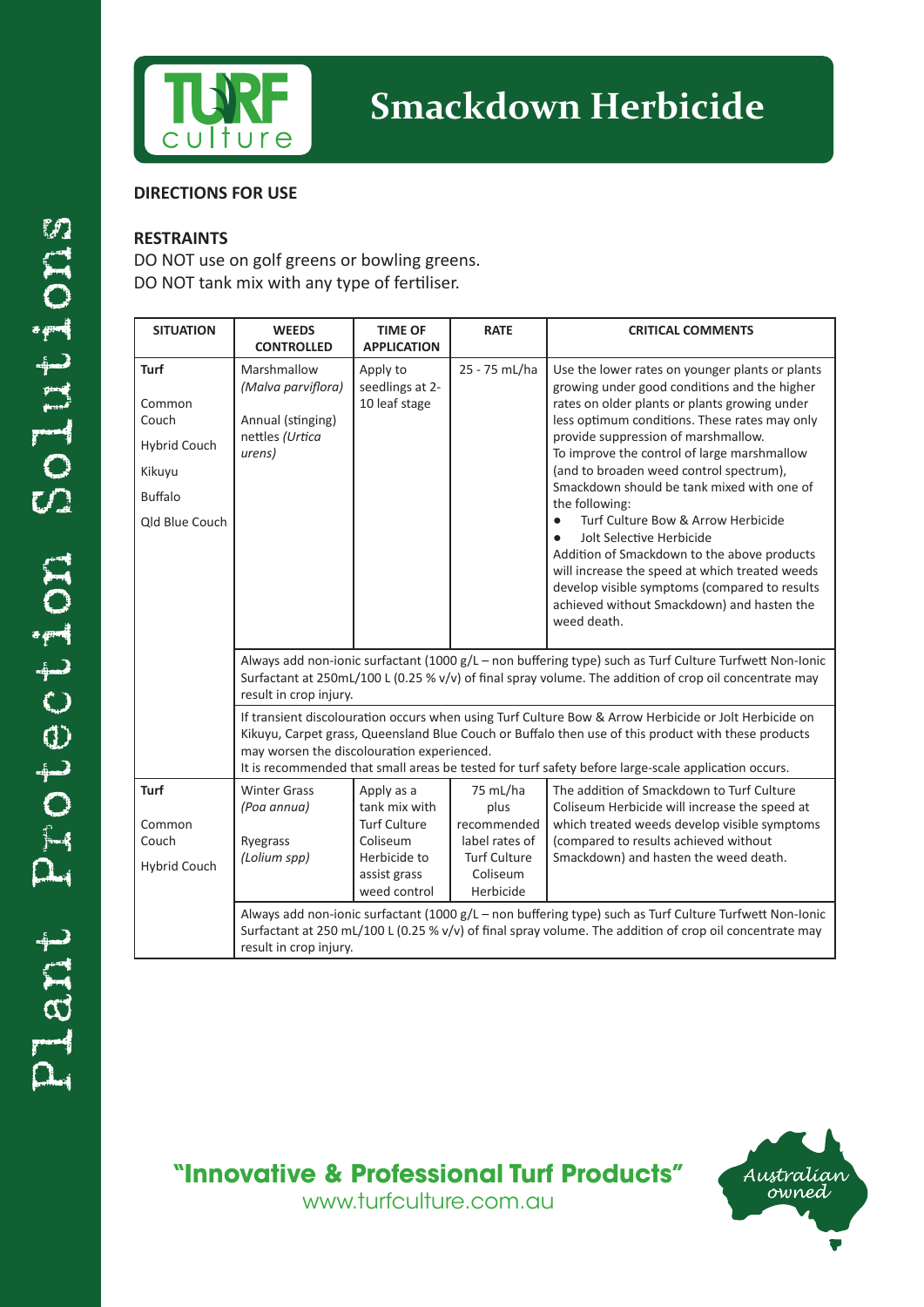

### **Smackdown Herbicide**

#### **DIRECTIONS FOR USE (continued)**

| <b>SITUATION</b>                                                                                                                                                                                                                                    | <b>WEEDS CONTROLLED</b>                                                                                                                                                                                                                                                                                                                                                                                                                                                                                                                                                                                                                                                                                                                                                                                                                                                    | <b>TIME OF</b><br><b>APPLICATION</b>                                                                                                                                         | <b>RATE</b>                                                                                                                                                                                       | <b>CRITICAL COMMENTS</b>                                                                                                                                                                                                                                                                                                                                                                                                                                                                                                                                                                                                                                                                                                                                                                                                                                                                                                                                                                                                                                                                                                                                                                                                                                                                                                                                                                                                                                                                                                                                                                                                                                                                                                                                                                                                                                                                                                                                              |
|-----------------------------------------------------------------------------------------------------------------------------------------------------------------------------------------------------------------------------------------------------|----------------------------------------------------------------------------------------------------------------------------------------------------------------------------------------------------------------------------------------------------------------------------------------------------------------------------------------------------------------------------------------------------------------------------------------------------------------------------------------------------------------------------------------------------------------------------------------------------------------------------------------------------------------------------------------------------------------------------------------------------------------------------------------------------------------------------------------------------------------------------|------------------------------------------------------------------------------------------------------------------------------------------------------------------------------|---------------------------------------------------------------------------------------------------------------------------------------------------------------------------------------------------|-----------------------------------------------------------------------------------------------------------------------------------------------------------------------------------------------------------------------------------------------------------------------------------------------------------------------------------------------------------------------------------------------------------------------------------------------------------------------------------------------------------------------------------------------------------------------------------------------------------------------------------------------------------------------------------------------------------------------------------------------------------------------------------------------------------------------------------------------------------------------------------------------------------------------------------------------------------------------------------------------------------------------------------------------------------------------------------------------------------------------------------------------------------------------------------------------------------------------------------------------------------------------------------------------------------------------------------------------------------------------------------------------------------------------------------------------------------------------------------------------------------------------------------------------------------------------------------------------------------------------------------------------------------------------------------------------------------------------------------------------------------------------------------------------------------------------------------------------------------------------------------------------------------------------------------------------------------------------|
| Prior to<br>sowing winter<br>and summer<br>broadacre<br>crops and<br>starting a<br>fallow.<br>To assist in<br>weed control<br>in Commercial,<br>Industrial and<br><b>Public Service</b><br>areas, around<br>agricultural<br>buildings and<br>yards. | Australian Crassula/<br>Stonecrop (Crassula<br>spp)<br>Capeweed<br>(Arctotheca<br>calendula)<br>Chickweed (Stellaria<br>media)<br>Common storksbill<br>(max. 4 leaves)<br>(Erodium cicutarium)<br>Doublegee / Spiny<br>Emex / Three<br>Cornered Jack (Emex<br>australis)<br>Marshmallow (Malva<br>parviflora)<br>Paterson's<br>curse (Echium<br>plantagineum)<br>Sub. Clover (Trifolium<br>subterraneum)<br>Wild radish<br>(Raphanus<br>raphanistrum)<br>Refer also to the<br>product label for the<br>knockdown herbicide<br>used.<br>If one of the above<br>weeds is the<br>dominant weed.<br>and there is no<br>specific rate for it<br>in the knockdown<br>herbicide's label.<br>consult the label's<br>generic annual-weed<br>rate-range.<br>Select from within<br>this range to suit the<br>weed-stage, weed-<br>density, conditions<br>(etc.) of your<br>situation. | Apply as a tank<br>mix with;<br>Gladiator,<br>Roundup<br>PowerMAX or<br>other glyphosate<br>products;<br>Spray.Seed,<br>Shirquat,<br>Nuquat or<br>other paraquat<br>products | 25 - 75 mL/<br>ha plus<br>recommended<br>label rates of<br>knockdown<br>herbicides<br>Spot spray<br>10 mL/100<br>L plus<br>recommended<br>label spot<br>spray rates of<br>knockdown<br>herbicides | Addition of Smackdown to knockdown<br>herbicides will increase the speed at<br>which treated broadleaved weeds<br>in general develop visible symptoms<br>(compared to results achieved with<br>knockdown herbicides applied alone) and<br>may improve final control of broadleaved<br>weeds including certain hard-to-kill<br>weeds, marshmallow in particular. The<br>use of higher rates may improve control<br>of marshmallow in particular.<br>Use the lower rates on younger plants or<br>plants growing under good conditions and<br>the higher rates on older plants or plants<br>growing under less optimum conditions.<br>The lower rate may only provide<br>suppression of capeweed, wild radish,<br>common storksbill and doublegee under<br>poor growing conditions. Common<br>storksbill should be no larger than 4 leaf<br>at spraying, recently germinated and not<br>under stress - older or stressed plants<br>may not be adequately controlled.<br>Application to hardened weeds or<br>drought stressed weeds especially under<br>summer conditions may cause only<br>localised injury to weed foliage which may<br>not enhance final weed control. Mallow<br>growing and sprayed in the summer is<br>especially prone to drought stress and<br>may either not show symptoms typical<br>of Smackdown or may re-grow following<br>treatment although plants did not appear<br>very stressed at application.<br>Apply only as a tank mix with<br>recommended rates of knockdown<br>herbicides. Refer to the appropriate<br>label for weed sizes and follow all label<br>directions. Addition of Supercharge at<br>0.5% v/v may be beneficial when applying<br>Smackdown with a glyphosate herbicide.<br>When using Smackdown as a spot spray,<br>apply in sufficient water (minimum 500 L/<br>ha) to thoroughly wet all weed foliage to<br>the point of run-off.<br>Addition of standard rates of a non-ionic<br>surfactant may improve weed control. |

### **"Innovative & Professional Turf Products"**